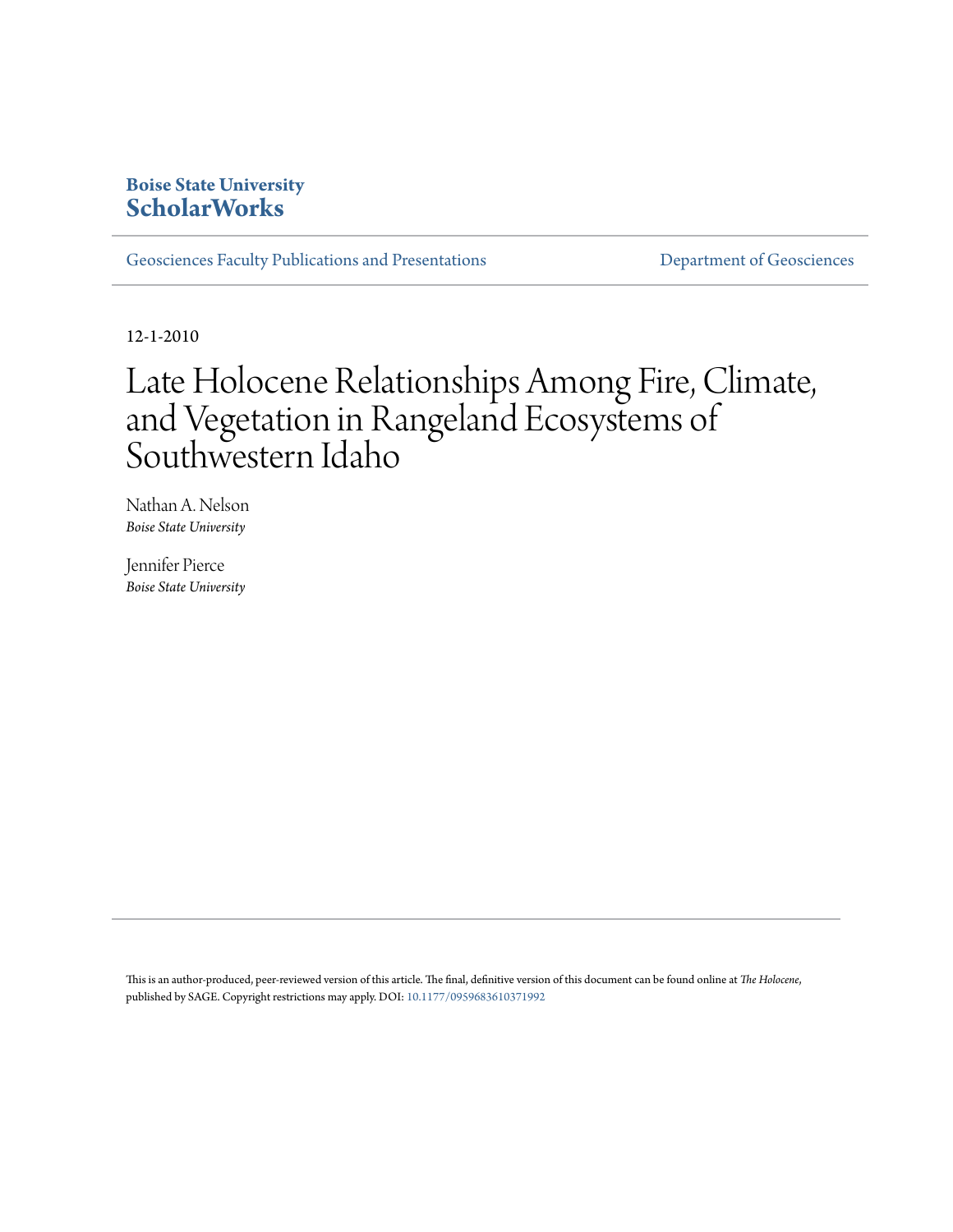# **Late Holocene Relationships Among Fire, Climate, and Vegetation in Rangeland Ecosystems of Southwestern Idaho**

**Nathan A. Nelson and Jennifer Pierce**

Boise State University

#### **Abstract**

Rangelands are characterized by more arid climates than forested regions; therefore, establishing fire histories using traditional methods (e.g. fire-scars from trees or charcoal in lake sediments) is problematic. This study uses radiocarbon dating of charcoal preserved in alluvial fans and stream deposits to reconstruct a record of fire and geomorphic response in rangelands of southwestern Idaho. Samples indicate three primary periods of fire-related activity:  $4400 - 4000$ ,  $2000 - 1400$ , and  $650-400$  cal yr BP. Charcoal macrofossil identification and comparison with other regional climate and fire records indicate this area has likely switched between a , fuel-limited' system (fires limited by lack of fuels), and a , moisture-limited' system (fires limited by too much moisture) with changes in Holocene climate. Over the past ~2000 yr, samples from this rangeland site indicate most fires occurred during wetter times than the record average. During overall wetter periods, (e.g. LIA; 600-100 cal yr BP) tree density may have increased, and fires occurred during intervals of relative drought. During times of prolonged drought (e.g. MCA 1025-650 cal yr BP) fire was recorded during a wetter interval. After  $\sim$  600 cal yr BP, fire activity is similar to the record of low intensity fires in a nearby ponderosa pine-dominated drainage, and sagebrush is common in charcoal samples. Inferred shifts in the forest-rangeland ecotone are consistent with those reported elsewhere in the Great Basin. A comparison of OSL and <sup>14</sup>C ages shows good correspondence between charcoal ages and the charcoal containing sediments, indicating fire-related sedimentation occurs soon after fire.

**Key words:** fire history, rangelands, Holocene, sedimentary charcoal, geomorphology, Idaho, fuel-limited, moisture-limited

#### **Introduction**

Climate is a primary control on the occurrence and severity of wildfire. On annual to decadal timescales, climate controls the continuity and condition of fuels (e.g. Heyerdahl *et al.*, 2002; Westerling *et al*., 2006; Kitzberger *et al*., 2007; Morgan *et al*., 2008), while on centennial to multi-millennial timescales, climate controls vegetation type, extent, and subsequent fire regime (Meyer *et al*, 1992; Millspaugh *et al*., 2000; Grissino-Mayer and Swetnam, 2000; Whitlock *et al.*, 2003; Pierce *et al.*, 2004). While many studies have examined fire histories in forested ecosystems, few have studied long-term ( $10^2$ - $10^3$  yr) fire histories in rangelands. Rangelands comprise ~ 80% of the western United States and are used for livestock grazing, recreation, and provide critical habitat for many species within a diverse ecosystem. Between 2005 and 2007, greater than  $10,400 \text{ km}^2$  of rangeland burned in Idaho, Oregon, Utah, Nevada, and Montana [\(www.nifc.gov,](http://www.nifc.gov/) 2008). Given ecological concern for such species as the sage grouse, a sagebrush obligate (Wambolt *et al*., 2001; Baker, 2006), range managers must now balance the needs of multiple users with vegetation changes and habitat restoration (Chambers and Pellant, 2008).

Determining whether a given ecosystem is , fuel limited' (where fire is limited by lack of available fuel) or .moisture limited' (where fire is limited by too much moisture) is difficult in ecotonal regions such as rangelands, where both Holocene climate change and changes in land-use have influenced fuel density, fuel quality and fuel type. Assessing how fire frequency and relationships among climate, fire and vegetation in rangeland ecosystems have changed in historic times requires a longer term (thousand-year) record of fire activity. While fire histories in forested ecosystems can be determined using dendrochronologic methods (stand ages and fire scars), and charcoal from lake sediments have been used to reconstruct fire history in a variety of ecosystems (e.g. Whitlock *et al.,* 2003; Millspaugh *et al*., 2000; Camill *et al*., 2003), both trees and lakes are rare in the arid to semi-arid rangelands of the American West.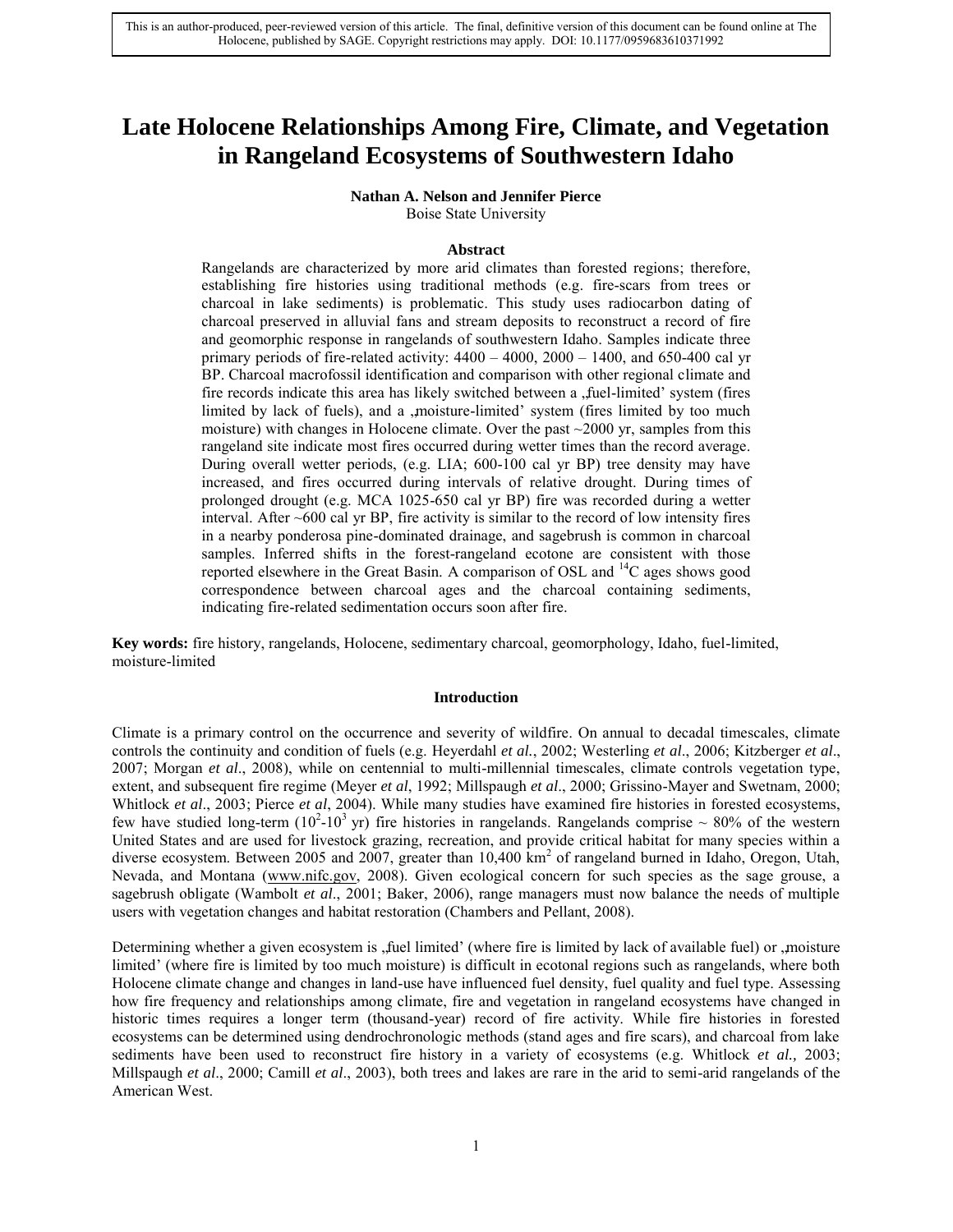In addition to fire scars, lake cores, and ecologically-based fire reconstructions, charcoal fragments preserved in stream sediments and alluvial fans provide a longer term (thousand year) record of fire and geomorphic response to fire (e.g. Meyer *et al*., 1995; Pierce *et al*., 2004; Frechette and Meyer, 2009). These alluvial deposits record both the timing of fire (from radiocarbon dating of charcoal fragments) and the geomorphic response to fire. This study uses charcoal records in alluvial sediments to describe a record of geomorphic response to fire and relationships among fire, drought, and vegetation in a rangeland watershed of southwestern Idaho over the past ~6000 years. Specifically this study examines whether peaks in fire activity correspond with intervals of drought or wet intervals in order to assess whether this rangeland ecoyststem is fuel-limited or moisture-limited with respect to fire, and how both climate and late Holocene vegetation change influence fire activity.

# **Study Area**

The Wood Creek study area is located south-east of Boise, Idaho, in the northern end of the Danskin Mountains (Figure 1). The  $\sim 26$  km<sup>2</sup> study area lies entirely within the Cretaceous Idaho batholith granite. Extensive hydrothermal alteration and subsequent weathering of the granite produced a thick, grussy mantle in the study area (Clayton 1974), making this region a sensitive recorder of erosional events (Meyer *et al*., 2001; Pierce *et al*., 2004). Elevations range from 1073 m to 1621 m, and the area receives between 37 and 57 cm of annual precipitation. The region is dominated by Pacific-derived moisture, and most precipitation falls as rain or snow during the winter months, with typically dry summers (Meyer *et al*., 2001).

Analysis of remotely sensed data (ETM+ data, collected on 2 June 2000) indicates shrub and grass communities cover 93% of the study area (Figure 1). More xeric communities on southerly aspects in the study area are dominated by big sagebrush (*Artemisia tridentata*) and bitterbrush (*Purshia tridentata*) with an understory of cheatgrass (*Bromus tectorum*) and native bunchgrasses. Northerly aspects are dominated by mesic communities that include serviceberry (*Amelanchier alnifolia*), Rocky Mountain maple (*Acer glabrum*), several species of currant (*Ribes sp.*), big sagebrush, aspen (*Populus tremuloides*), and isolated stands of ponderosa pine (*Pinus ponderosa*) and Douglas fir (*Pseudotsuga menziesii*). Riparian corridors are dominated by willow (*Salix sp.*) and cottonwood at lower elevations (*Populus sp.*).

# **Fire Regimes in Rangeland Ecosystems and Regional Changes in Holocene Climate**

Semi-arid and arid ecosystems are typically fuel-limited communities with respect to fire. While fire return intervals vary considerably (Figure 2), sagebrush rangelands are generally fuel-limited and most forests are moisture-limited with respect to fire. Ponderosa pine is near the center and experiences fire return intervals that range over nearly two orders of magnitude (e.g. Sherriff and Veblen, 2007; Fulé et al., 2003; Fulé et al., 1997). Fires generally occur in wet years or following a period of wet years, and fire return intervals depend on the time required to develop a continuous fuel load (Miller and Tausch, 2001). More mesic forested communities have moisture-limited fire regimes, where fuels are generally too wet to carry a fire, and large fires may occur during periods of drought (e.g. Romme, 1982; Meyer *et al*., 1995; Kipfmueller and Baker, 2000; Hallet et al, 2003; Schoennagel *et al*., 2004; and Margolis *et al*., 2007). Other communities, including some ponderosa pine and Douglas fir forests may exhibit both fuel-limited and moisture-limited fire behavior (e.g. Brown and Sieg, 1999; Pierce *et al*., 2004; Schoennagel *et al*., 2004)..

Diaries from the early settlers on the Oregon Trail describe the Idaho Snake River Plain as a "sea of sagebrush" (Yensen, 1982). With increased traffic along the emigrant trails, surrounding areas soon became overgrazed (Yensen, 1982) and significantly altered by the introduction of cheatgrass. Cheatgrass first appeared in the western U.S. in the 1890"s, quickly spread throughout rangelands in the Great Basin, and is now present within all of the continuous U.S. and most of Canada (http://plants.usda.gov). By the 1940"s, cheatgrass was the dominant species on over six million acres of the Snake River Plain of southwestern Idaho, and present throughout at least another 10-15 million acres (Stewart and Hull, 1949). Cheatgrass, like other fire-adapted annuals, invades and thrives in recently burned areas (e.g. Conrad *et al*., 1966; Billings, 1994; Crawford *et al*., 2001), and increased dry fuel loads in cheatgrass-dominated areas increases fire frequency (e.g. Stewart and Hull, 1949; Miller and Tausch, 2001; Brooks *et al*., 2004; Knick *et al*., 2005). The resulting shorter fire return intervals may not allow enough time for recovery of sagebrush ecosystems (Brooks *et al*., 2004; Miller and Tausch, 2001; Stewart and Hull, 1949).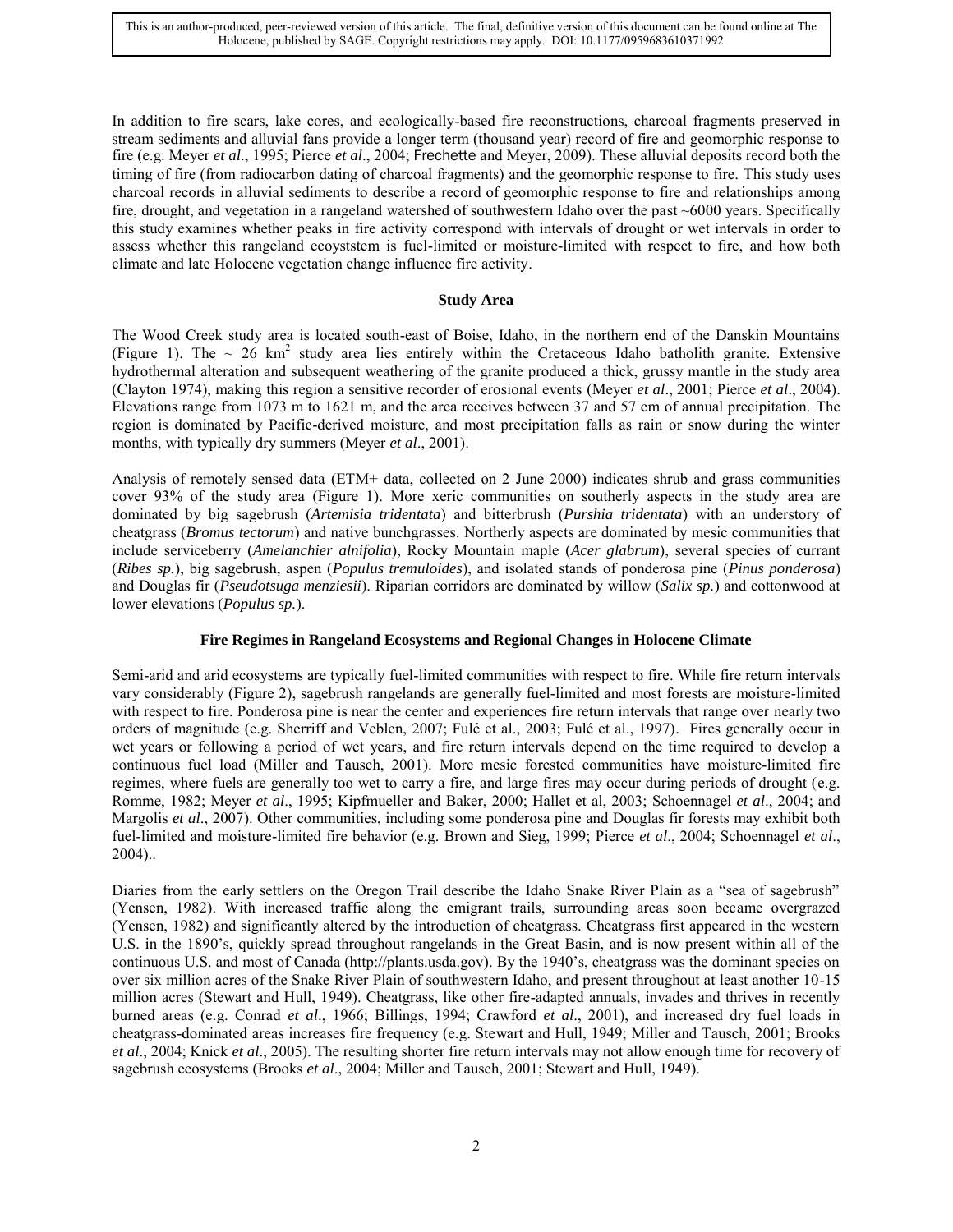Other land use changes, however, may have promoted longer fire return intervals in rangelands. In some areas of the Great Basin, juniper woodlands likely have expanded onto formerly grass and sagebrush-dominated rangelands (Burkhardt and Tisdale, 1976; Miller and Wigand, 1994; Miller and Tausch, 2001; Baker and Shinneman, 2004; Morris *et al*., 2009). Although reductions in fire frequency are a commonly cited cause of encroachment (Burkhardt and Tisdale, 1976; Miller and Wigand, 1994; Miller and Tausch, 2001), juniper expansion in the western U.S. has also been attributed to natural post-glacial migration (e.g. Lyford *et al*., 2003), wetter than average climate with mild winters during the late 1800's and early 1900's, as well as reduced fuel loads due to grazing (Miller and Wigand, 1994; Miller and Tausch, 2001). A review of fire history records in piñon-juniper woodlands by Baker and Shinneman (2004) concludes that fire regimes are in these ecosystems poorly understood, and a lack of sufficient reliable data precludes accurate reconstructions of fire return intervals or fire severity.

Fire scars from stands of ponderosa pine adjacent to rangelands have been used to approximate rangeland fire return intervals (Miller *et al*., 2001; Miller and Tausch, 2001; Miller and Rose, 1999); however, the reliability of such estimates has been called into question (Baker, 2006). Miller and Tausch (2001) report fire return intervals for sagebrush ecosystems of ten to twenty years, yet sagebrush has been shown to take over thirty years to recover to prior stand heights and densities after fire (Wambolt *et al*., 2001). Baker (2006) argues that fire return intervals are commonly twice the duration of the recovery time, as documented in southwestern piñon-juniper woodlands and in lodgepole pine and spruce-fir forests; therefore fire return intervals should be at least 60 years in sage-dominated ecosystems.

Fire scars from ponderosa pine forests along the forest-prairie ecotone in the Black Hills of South Dakota indicate that fire return intervals ranged from ten to thirteen years, which is about half of the fire return interval reported for interior locations within the forest (Brown and Sieg, 1999). Miller and others (2001) used ecotonal stands of ponderosa pine to estimate fire return intervals of approximately ten to twenty years in mountain big sagebrush communities throughout the Great Basin. All of these studies indicate a near absence of fire since the late 1800"s and woodland expansion and thickening. In the Colorado Front Range, however, fire-scar studies indicate large stand-replacing fires in higher elevation ponderosa pine forests even during the relatively cooler interval of the 1800"s, and widespread fires were recorded in 1786 and 1859 (Veblen *et al*., 2000). Widespread fires also burned in ponderosa forests of the Black Hills in 1863 (Brown and Sieg, 1999).

Pollen, carbonate, and charcoal records from Kettle Lake in the grasslands of North Dakota indicate that during the late Holocene, grass abundance and fire activity increased during moist periods and decreased during dry periods (Clark *et al.,* 2002; Brown *et al*., 2005), suggesting a fuel-limited system. Fire return intervals in these grasslands are ~160 years, but are not regularly spaced in time (Brown *et al*., 2005). Records of fire activity and vegetation type over the past 5,500 years from a permanent spring in central Nevada also indicate a generally fuel limited system: dry periods were characterized by a shift to salt desert scrub vegetation and low fire activity while wet intervals were characterized by vegetation shifts to Wyoming big sagebrush and increased fire activity (Mensing *et al*., 2006). Fire activity reached a peak of approximately one fire per century between 5,500 and 4,700 cal yr BP (Mensing *et al*., 2006).

Fire records reconstructed from alluvial fan sediments in ponderosa pine and Douglas fir forests in the South Fork Payette study area ~100 km to the northeast of the Wood Creek study area indicate climate-driven shifts between fuel-limited and moisture-limited fire regimes over millennial time periods (Meyer and Pierce, 2003; Pierce *et al*., 2004; Pierce and Meyer, 2008). Large fire-related sedimentation events and inferred severe fires were widespread throughout a range of ecosystems in the study area and occurred during intervals of major drought, including the Medieval Climatic Anomaly (MCA) ~1025 – 670 cal yr BP (Stine, 1994; Esper *et al*., 2002; Stine, 1998; Crowley, 2000; Bradley *et al*., 2003; Cook *et al*., 2004). In the western US, the MCA included severe and widespread multidecadal droughts (Stine, 1998; Woodhouse and Overpeck, 1998; Cook *et al*., 2004), with increased fire activity across diverse northwestern conifer forests (Meyer *et al*., 1995; Rollins *et al*., 2001). The MCA also included some unusually wet decades in the Western US (e.g. Adams, 2003), which could also increase fire activity by first increasing fuel loads during wet intervals, then drying fuels during droughts.

Frequent, small fire-related sedimentation events were recorded during wetter periods in the South Fork Payette area, including the Little Ice Age (LIA)  $\sim$  600 – 100 cal yr BP. Cooler conditions during the LIA have been well documented in the western US (Carrara, 1989; Luckman, 2000) and throughout the northern hemisphere (Grove, 1988; Pollack *et al*., 1998; Esper *et al*., 2002).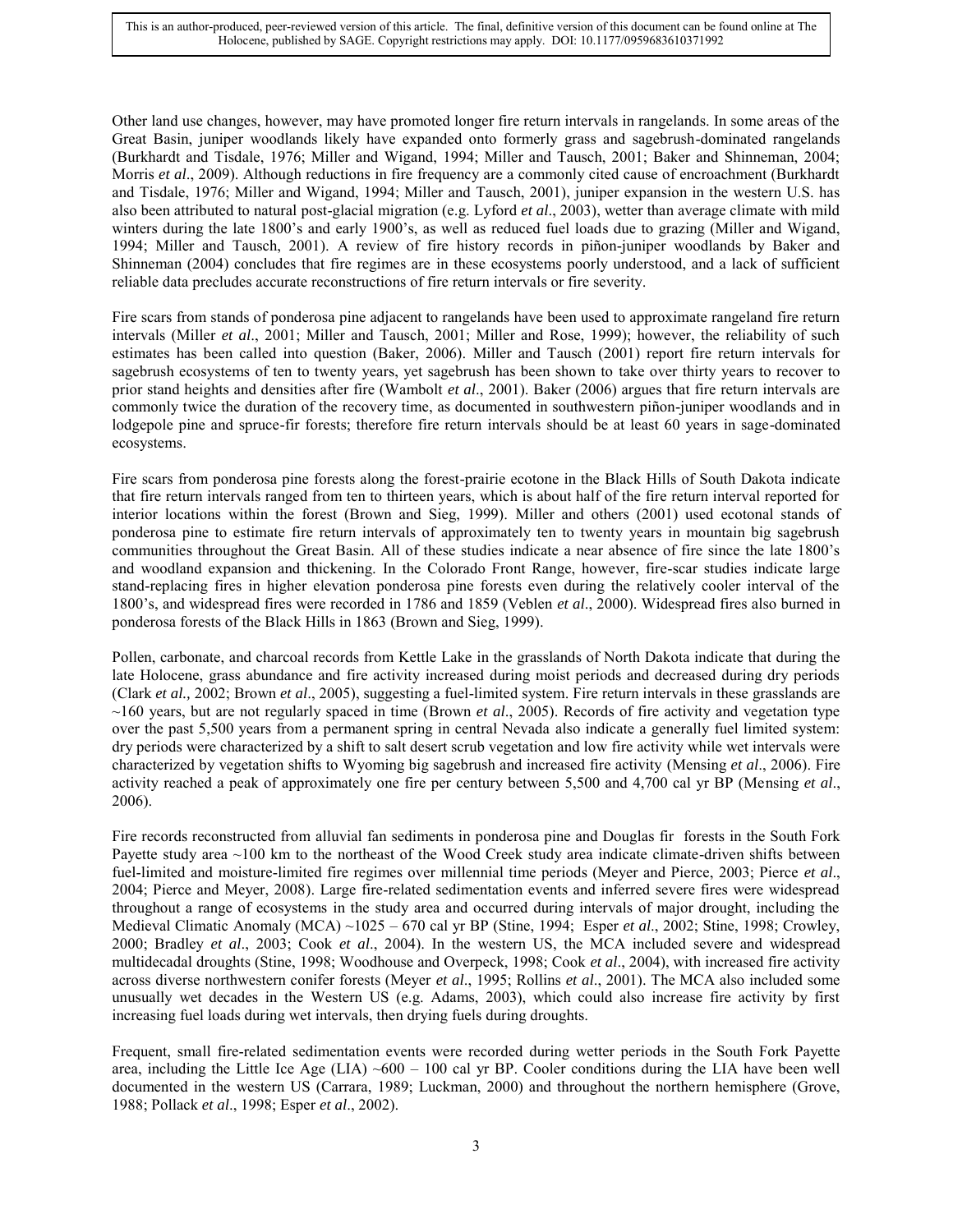#### **Methods**

We identified fire-related deposits, characterized stratigraphic characteristics and sampled charcoal macrofossils from alluvial fans and terraces. Accelerator mass spectrometry (AMS) <sup>14</sup>C dates from these charcoal samples provide a chronology of fires while types of deposits (e.g. debris flow, sheetfloods or flood) are used to infer the origin of the sedimentation event (e.g. alluvial fan or main channel flood), and the magnitude of the geomorphic response to fire (Table 1). Sand samples dated using Optically Stimulated Luminescence (OSL) techniques are used to establish the timing of recent incision on Wood Creek and confirm ages of charcoal correspond with ages of associated deposits. Radiocarbon ages were calibrated into conventional calendar years (cal yr BP) using the CALIB 5.0.1 program (Stuiver and Reimer, 1993) and the intcal04.14c calibration data set (Reimer *et al*., 2004). Throughout this paper, radiocarbon ages are given with standard one sigma age ranges from the calibrated age probability distribution. For OSL dating, sand samples were collected in metal tubes and dated using the OSL Single Aliquot Regenerative dose protocol (Murray and Wintle, 2000, 2003; Wintle and Murray, 2006).

We identified vegetation types by comparing charcoal macrofossils with modern examples and with photographs and anatomical descriptions (Table 2) from the Crow Canyon Archeological Center (Adams and Murray, 2004). Identification of charcoal macrofossils yields some information on what vegetation types were present at the time of the fire. While this is in no means a large enough sample to determine the composition of the vegetation communities present, it does indicate that some types were present. The lack of charcoal from a certain species does not preclude its presence; however, woody species that are more common on the landscape are also generally more likely to be represented in charcoal samples. Fine charcoal from burned non-woody species (e.g. grasses) are less likely to be preserved in the alluvial record, and small samples that are present are difficult to identify.

We compare our fire record to three independent reconstructions of climate. Cook *et al*., (2004) used tree ring records to reconstruct the Palmer Drought Severity Index (PDSI), a widely-used measure of moisture deficits over the past 2000 years. This reconstruction is available on a 2.5-degree gridpoint system throughout the United States and Canada. Because the Wood Creek study area is located near the center of four of these gridpoints, we created a composite using the inverse-distance weighted average of the four surrounding gridpoints (56, 57, 69, and 70). Two other reconstructions we used were drought area index (DAI, Cook *et al*., 1997, 1998, 2004), which measures the number of gridpoints that exceed a threshold level of drought from PDSI reconstructions, and July temperatures from tree ring records in the Salmon River region (Biondi *et al*., 1999, 2006).

To assess relationships between climate and fire, we calculated the mean and standard deviation of the PDSI reconstruction for each climate period, for each sample, and for the whole record (Table 1). Only samples that have their complete radiocarbon probability distribution within the period of the PDSI reconstruction were used. We used the probability distribution of the calibrated radiocarbon dates to create a weighted average using the following formula:

$$
\sum_{i}^{n} pI \tag{1}
$$

where *p* is the annual probability taken from the calibrated radiocarbon age, *I* is the reconstructed PDSI value for the corresponding year, and *i* and *n* describe the range of years included in the calibrated radiocarbon age. This weighted average is then compared to the mean PDSI for the sample to determine if climate conditions at the time of the fire were likely wetter or drier than the mean (Table 1). Fuel-limited conditions are inferred when the time of the fire is wetter than the mean value; moisture-limited conditions are inferred the time of the fire is drier than the mean (see Nelson, 2009 for details on reconstructions).

#### **Results**

We dated 25 radiocarbon samples from eight locations (five terrace sites and three alluvial fans) within the Wood Creek study area (Figure 3). Nearly half of the samples came from debris flow deposits and nearly one-third came from slackwater or floodplain deposits. Dated samples cluster into three periods of increased fire-related activity (Figure 3). The earliest of these periods, between 4400 and 4000 cal yr BP, is recorded in flood deposits along Wood Creek. Charcoal macrofossils identified from this period include deciduous and coniferous species. The second period of activity, between 2000 and 1400 cal yr BP, is recorded by a series of debris flow and sheetflooding events in tributaries and along Blacks Creek. Charcoal recovered during this period is dominantly conifer. The most recent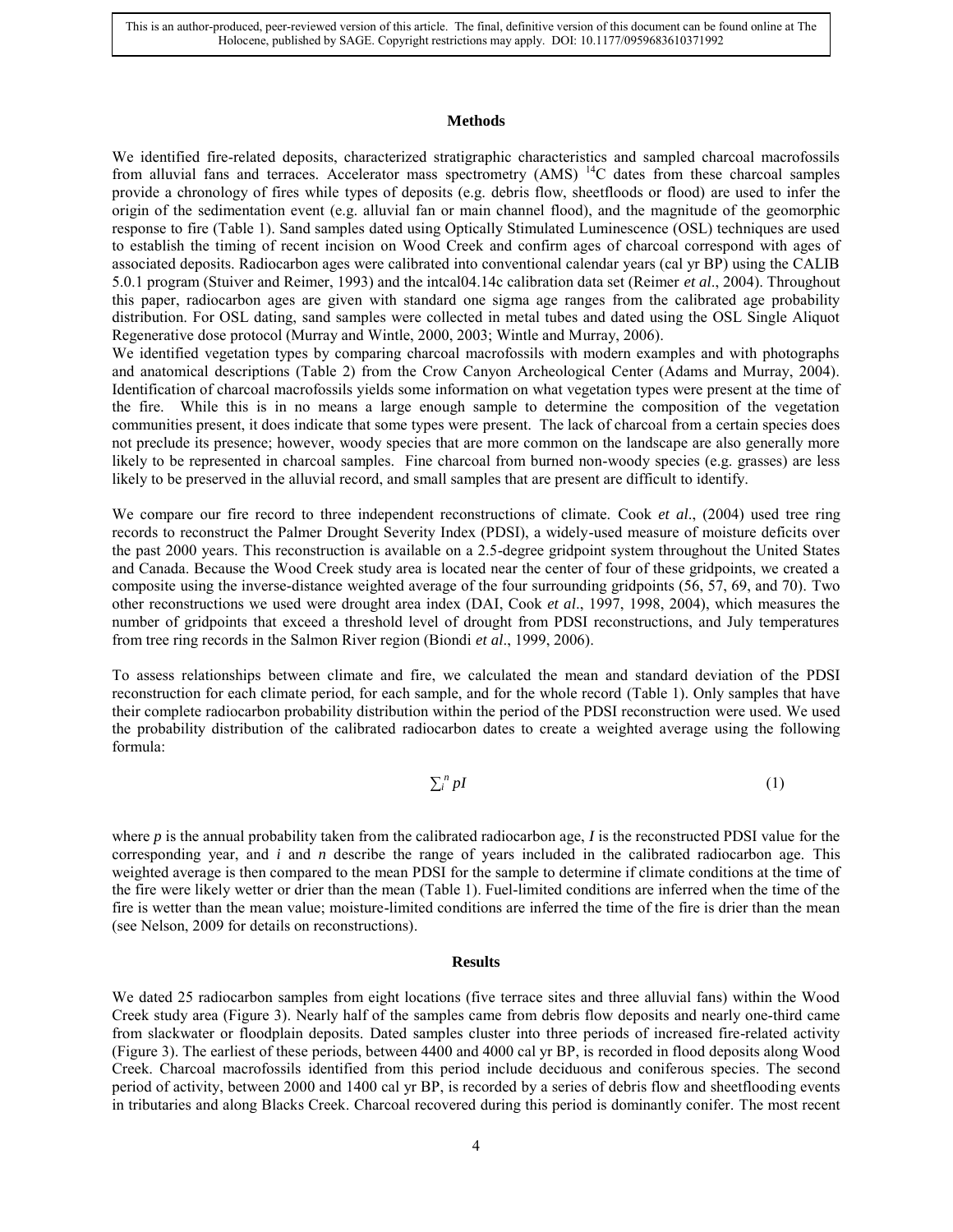period of increased activity, from 650 – 300 cal yr BP, is recorded by debris flow activity in both tributaries and along the main channel followed by floodplain sedimentation. Charcoal macrofossils identified from this period include sagebrush, conifer, and deciduous species.

Records of fire in the Wood Creek drainage are compared with a drought reconstruction from tree-ring records (Cook *et al*., 2004; Figure 4). A 200-year moving average of the PDSI reconstruction for grid points adjacent to the study area (Cook *et al*., 2004) is used to delineate wet and dry climate intervals as compared to the mean PDSI for the entire ~2000 year drought reconstruction (mean PDSI of -0.24). PDSI values during the probability distribution for the calibrated radiocarbon samples are compared with the mean PDSI value for the period of record (last 2000 years). A comparison of the unweighted sample average PDSI with the mean PDSI indicates that more fires burned when climate was wetter (nine of 14 samples) than when climate was drier (four of 14 samples). One sample had an unweighted average that was equal to the reconstruction"s mean. The comparison between weighted PDSI sample averages and unweighted sample averages shows similar results; eight of the 14 samples indicate conditions were likely wetter than average at the time of the fire and six samples indicate that conditions were likely drier.

In addition to the widely recognized Little Ice Age (LIA,  $600 - 100$  cal yr BP) and Medieval Climatic Anomaly (MCA, 1025 – 670 cal yr BP), this study also identifies the driest of the four periods in the PDSI reconstruction as the "Early Dry Period" (EDP, 1950 – 1700 cal yr BP; -0.87 mean PDSI) and the wettest of the four periods as the "Early Wet Period" (EWP,  $1700 - 1100$  cal yr BP; 0.06 mean PDSI; Figure 4). The EDP and the MCA (-0.67 mean PDSI) were the two periods that were drier than the reconstruction's mean and the EWP and the LIA (-0.17 mean PDSI) were both wetter than the reconstruction"s mean (see Nelson, 2009 for additional details).

# *Charcoal Macrofossil Identification*

Macrofossil identification yields a fairly even distribution between sagebrush (21%), deciduous species (21%, most likely willow or aspen), and conifer species (25%). One-third of the samples were not identifiable, most often because charcoal specimens were too small to preserve ring structures. Sagebrush and deciduous charcoal were most commonly associated with floodplain and debris flow deposits, while conifer samples came largely from debris flow and channel deposits. The earliest identifiable occurrence of sagebrush within the study area is at  $\sim$ 2234 cal yr BP. Sagebrush is rare until the MCA but is the most abundant charcoal type during the LIA. While the lack of sagebrush macrofossils prior to  $\sim$ 2234 cal yr BP and variations in abundance could certainly be due to a small sample size and/or lack of macrofossil preservation, sagebrush appears to have increased in abundance over the last 1400 years. Of note, a debris flow in the upper Blacks Creek basin (Figure 1) during the "Early Wet Period' burned ponderosa pine during a multi-decadal drought between 1,516 and 1,408 cal yr BP. Ponderosa pine is not found in the Blacks Creek drainage now, and ponderosa pine was not present in any older charcoal samples from Blacks Creek.

# *Recent fires and sedimentation events in Wood Creek*

A small fire during July of 2007 burned north-facing slopes in the Wood Creek drainage from just above the Bender Creek Trailhead to the confluence with Bender Creek and areas to the south in the Bender Creek, Flat Creek, and Jack Creek drainages (Figure 1). While the winter following the fire was wetter than average, peak flows on the nearest gaged rivers to the study site indicate 2007-2008 was not an unusually wet year (United States Geological Survey, 2009). Peak flows on the Middle Fork Boise River and on the South Fork Boise River at Featherville had recurrence intervals of 5.4 and 2.4 years, respectively.

Within one year of the 2007 fire, numerous sheetflood deposits were noted at the mouths of burned sub-basins in the Bender Creek drainage, as well as flood deposits on the Bender Creek floodplain. Sheetflood deposits contain abundant, coarse charcoal (especially on upper surfaces of deposits), and were especially prominent in north-facing basins. Criteria for burn severity classification (Lewis *et al*., 2006; Robichaud *et al*., 2000) indicate south aspect slopes were burned at low severity. Burn severity on north aspect slopes ranged from low to high, with high burn severity areas concentrated in conifer stands. More severely burnt, steep hillslopes produced dry ravel immediately following the fire, and while observations indicate that severely burned basins generally produced greater incision, gully formation, and sheetflooding, most burned basins showed some geomorphic response. Most fan surfaces were only slightly incised  $(-5-20 \text{ cm})$ , and no incision was observed along the axial stream itself.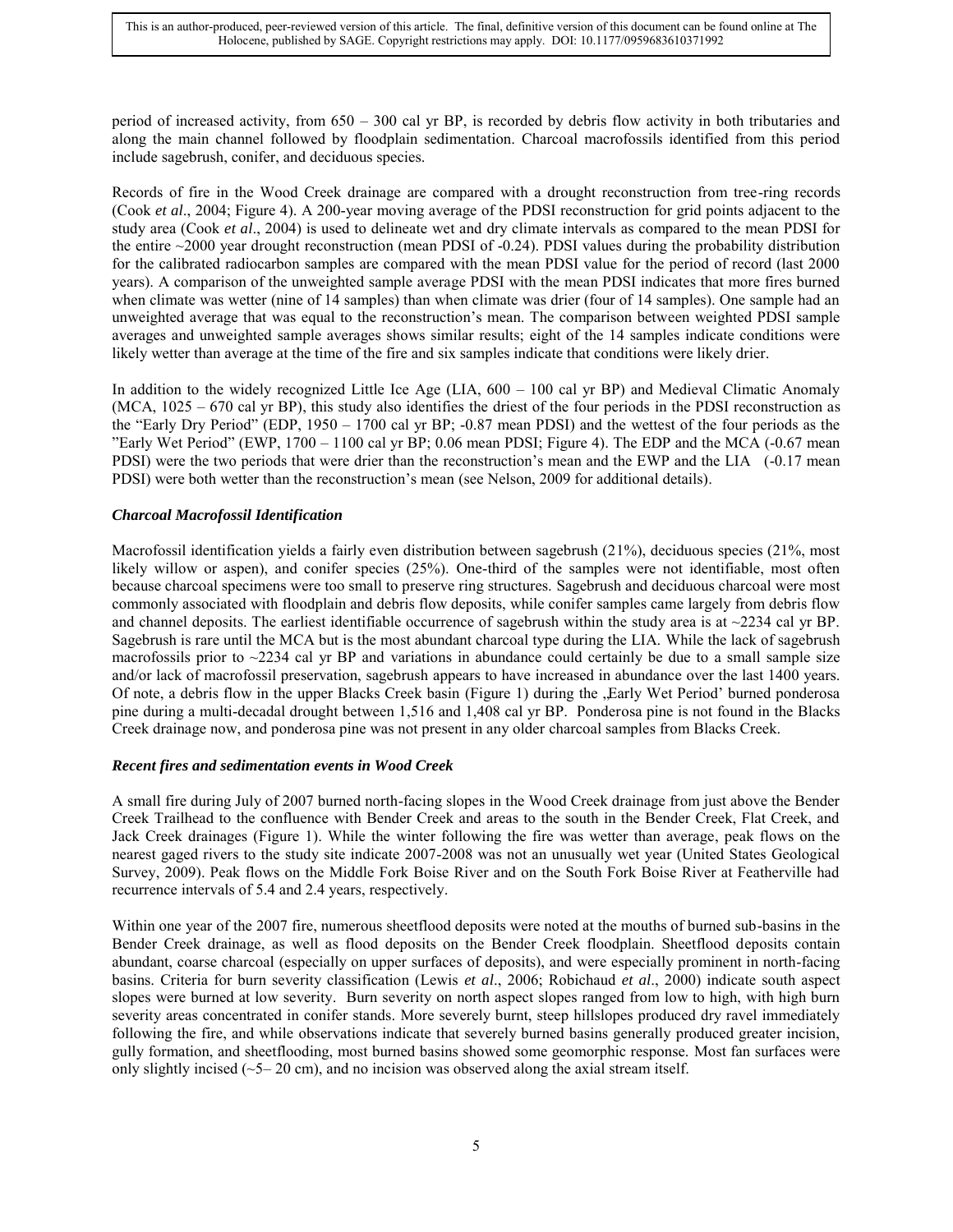### *OSL and Radiocarbon dating of recent incision on Wood Creek*

OSL dating of sand samples in fire-related deposits or deposits stratigraphically above or below fire-related deposits 1) confirms the timing of sedimentation events corresponds with the timing of fires, 2) provides a cross-check on the accuracy of both dating methods, and 3) establishes the timing of recent stream incision within the Wood Creek watershed. OSL dating of fine sands in a floodplain deposit (Site ST4) produced an age of  $2,090 \pm 270$  yr (sample USU-157; Table 1) which lies stratigraphically above a radiocarbon sample with an age of  $\sim$ 2,158 – 2,329 cal yr BP (sample ST4-5; Table 1). The ages of these two samples are within the range of sample error, although the slightly older age for the underlying radiocarbon-dated sample is also consistent with its lower stratigraphic position. Similarly, an OSL age of  $6,100 \pm 710$  yr from sands from a floodplain unit (USU-160) is overlain by a 10 cm thick debris flow and then another floodplain deposit containing charcoal dated to  $\sim 6,500$ -6,630 cal yr BP (Sample ST8-4). These OSL and <sup>14</sup>C ages are within the range of error for the samples and indicate relatively rapid accumulation of sediment at this site.

Radiocarbon and OSL dating of main channel sediments over a ~3500 meter reach of Wood Creek shows between  $\sim$ 1-6 m of channel incision, with incision increasing downstream (Figure 5). Dates on charcoal within floodplain deposits and the overlying debris flow at sites ST2 and ST3 and an OSL age from the top of site ST2 provide maximum ages for this incision. Charcoal within the uppermost floodplain at ST3 dates to 525-498 cal yr BP, and the overlying and capping debris flow (site ST2), dates to either 308 – 282 cal yr BP or 169 – 153 cal yr BP, though most probably the former. The OSL age for a sandy deposit overlying the ~280-300 cal yr BP debris flow at the top of a 2.5 m terrace at ST2 is  $90 \pm 1480$  years (USU-158) using a minimum age model and peak fitting. The wide error is the result of partial bleaching, which may indicate that these sands were deposited very rapidly. Since incision along Wood Creek must have occurred after deposition of these units (after  $\sim$ 100-200 years ago) this indicates episodic incision rates as high as ~6 m/100 yr in the lower section of this reach (Figure 5).

#### **Discussion**

Records of fire-related sedimentation events from the Wood Creek study area suggest fire in this rangeland ecosystem has been limited by both fuel continuity and high moisture at different times over the last several thousand years. In general, during multi-decadal to centennial-scale intervals of drought (e.g. the MCA and the EDP), grass and forb density likely decreased and the lower treeline elevation likely increased, resulting in a fuellimited system (Figure 4). During these intervals of overall drought, peaks in fire activity in this rangeland ecosystem correspond with wetter intervals (e.g.  $\sim 850$  and  $\sim 1900$  cal yr BP; Figure 4). Conversely, during wetter intervals (e.g. the LIA and the EWP), grass, forb and sagebrush growth was likely enhanced, treeline probably moved down in elevation, and fires burned during episodes of drought (e.g. ~500 cal yr BP; Figure 4).

## *Fire Records and Regional Climate Reconstructions*

A comparison between regional Holocene climate reconstructions and records of fire-related sedimentation in Wood Creek allows a more detailed examination of the role of climate in rangeland fire activity (Figure 4). The reconstructions used in this study include Palmer Drought Severity Index (Cook *et al*., 2004), Drought Area Index (Cook *et al*., 1998), and July temperature (Biondi *et al*., 2006). We also compared our record of fire-related activity in Wood Creek with regional records of fire and geomorphic response reconstructed from alluvial deposits from the South Fork Payette River, Idaho, (Pierce *et al.,* 2004) and from Yellowstone National Park (Meyer *et al.,* 1995; Figure 3). We selected these sites for comparison because 1) all three studies use very similar methods to reconstruct fire records and 2) all records are from the intermountain Pacific-northwest, so climate forcing mechanisms should be comparable. Records from the moister, higher elevation  $(\sim 2500 \text{ m})$ , predominantly lodgepole pine (*Pinus contorta*) forests of Yellowstone National Park, ~ 450 km to the northeast of the Wood Creek study area, provides a regional example of a , moisture-limited' system. The Yellowstone study indicates that severe, stand-replacing fires occur during periods of intense drought such as during the MCA and the late 1980"s (Meyer *et al*., 1995). Fire records from ponderosa pine and Douglas fir forests in the South Fork Payette study area  $\sim$ 100 km to the northeast demonstrate both frequent sheetflood deposits and thin debris flows and inferred lowerseverity surface fires during the overall moister conditions of the LIA (, fuel limited'), and widespread severe fires during times of prolonged drought such as the MCA reflecting , moisture limited' conditions (Pierce *et al.*, 2004). The Payette study demonstrates that while frequent low intensity fires are the dominant fire regime in this ponderosa pine-dominated ecosystem, large stand-replacing fires also occur during intervals of prolonged drought.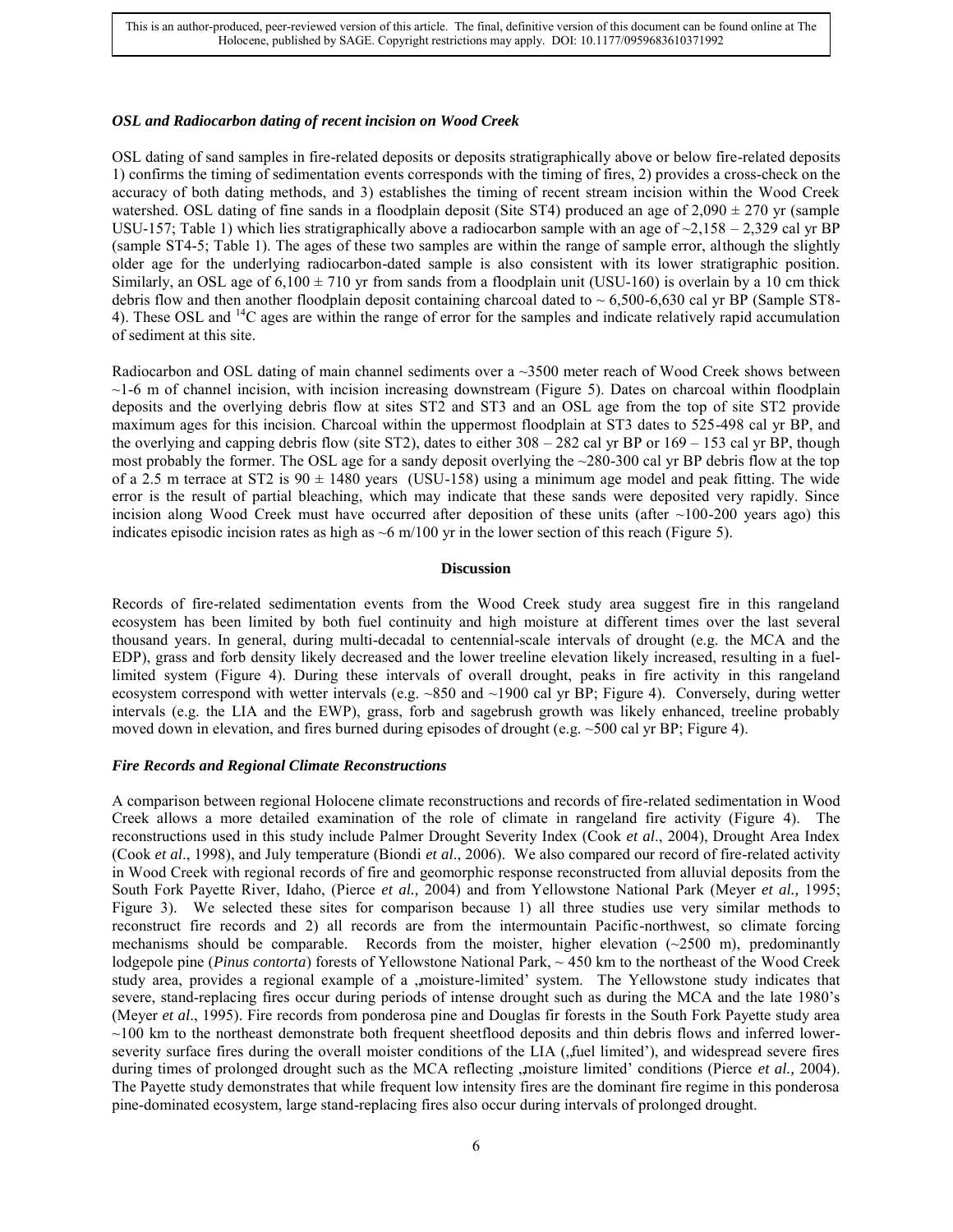# *Fire and climate: ~4500-1400 cal yr BP*

The peak in fire activity in Wood Creek ~4400-4000 cal yr BP is curious when placed within the broader context of fire and climate in the western U.S. In both the Payette and Yellowstone systems, ~4400-4000 cal yr BP represents a minima in fire activity; this is also is a minima in fire-related sedimentation in the Sacramento Mountains of New Mexico (Frechette and Meyer, 2009) and southwestern Colorado (Toney and Anderson, 2006). Records from New Mexico (Buck and Monger, 1999), Colorado (Toney and Anderson, 2006), and northern Wyoming (Lyford *et al*., 2003) indicate generally wet conditions; if moister climates during this time were regional, increased fire activity in Wood Creek suggests a fuel limited system during this time. Geomorphic response to fire in the Wood Creek appears limited to main channel flooding events that resulted in floodplain aggradation, and identified charcoal macrofossils represented primarily deciduous species.

Generally, fires during the second period of increased fire-related activity in Wood Creek (2000 – 1400 cal yr BP) correlate with the record of large events in the Payette and fires in Yellowstone. Events occurring at  $\sim$ 1460 cal yr BP, ~1640 cal yr BP, and ~1880 cal yr BP are synchronous with large fire events in the Payette ponderosa forests to the north. The peak in fire activity during the EDP  $(\sim 1800-1900 \text{ cal yr BP})$  occurred during a time that, while still drier than average, was wetter than the overall period. Macrofossils indicate all three of these events burned conifers within the Wood Creek study area; the fire  $\sim$ 1461 cal yr BP burned ponderosa pine in the upper Blacks Creek watershed, a basin that does not currently have any conifers. In eastern Oregon, pollen and packrat midden records from juniper woodlands record an upward shift in the lower treeline sometime between 1900 and 1000 cal yr BP and inferred drier conditions (Miller and Wigand 1994). Pollen records from Mission Cross Bog in northern Nevada record several centennial-scale droughts during this period, and an upward shift in the lower treeline (Mensing *et al*., 2008).

# *Fire and climate: Medieval Climatic Anomaly and the Little Ice Age*

Unlike the Payette and the Yellowstone record, the Wood Creek study area does not show a major peak in fire activity during the MCA. The overall climate in the Western US during this time was characterized by both multidecadal drought and by wet intervals (e.g. Adams, 2003; Stine, 1998; Pierce and Meyer, 2008), and the one fire that did burn during the MCA  $(\sim 1025 - 670 \text{ cal yr BP})$  in Wood Creek is centered on a wet interval between two major multi-decadal droughts, suggesting a fuel-limited system (Figure 4).

On the other hand, the peak in fire activity during the LIA  $\sim$  550-300 cal yr BP occurred during an interval of relative drought during an otherwise wet interval (Figure 4). This peak also corresponds well with the peak in , small events' in the South Fork Payette River area and with a minimum in fire activity in Yellowstone. This suggests a moisturelimited fire regime for both the Payette ponderosa and the Wood Creek rangeland systems, when fires burned during relatively dry periods during an otherwise wetter time. In the cooler and wetter lodgepole pine-dominated forests of Yellowstone, generally wetter conditions during the LIA limited fires altogether. Other studies indicate frequent surface fires were typical of the forest – prairie ecotone (Brown and Sieg, 1999) and the forest – sagebrush ecotone (Miller and Tausch, 2001) during the Little Ice Age.

The record of July temperature from east-central Idaho (Biondi et al., 2006; Figure 4) and the record of drought from gridpoints adjacent to the study area (Cook et al., 2004) does not show a clear relationship between drought and high July temperatures over the last ~800 years. While  $\sim$ 700-600 cal yr BP is both cool (Biondi et al., 2006) and relatively moist (Cook et al., 2004), low(high) temperatures and wet(dry) conditions do not correspond at other times in the LIA (600-300 cal yr BP). Likewise, while fire activity is low  $\sim$ 700-600 cal yr BP in Yellowstone and the Payette, and is relatively low in Wood Creek, the Wood Creek fire record does not show a clear connection with temperature during the LIA. This could reflect a lack of causal relationship between July temperature and drought, regional climate differences between east-central Idaho and southwestern Idaho, or difficulties in comparing records of different lengths and resolutions.

# *Recent fires and geomorphic response*

Sediment erosion and deposition following a fire in the summer of 2007 provides a modern analog for past events, and indicates geomorphic response to fire is likely not limited by sediment supply or the frequency or magnitude of precipitation events in this area. Peak flows on the nearest gaged rivers to the study site indicate 2007-2008 was not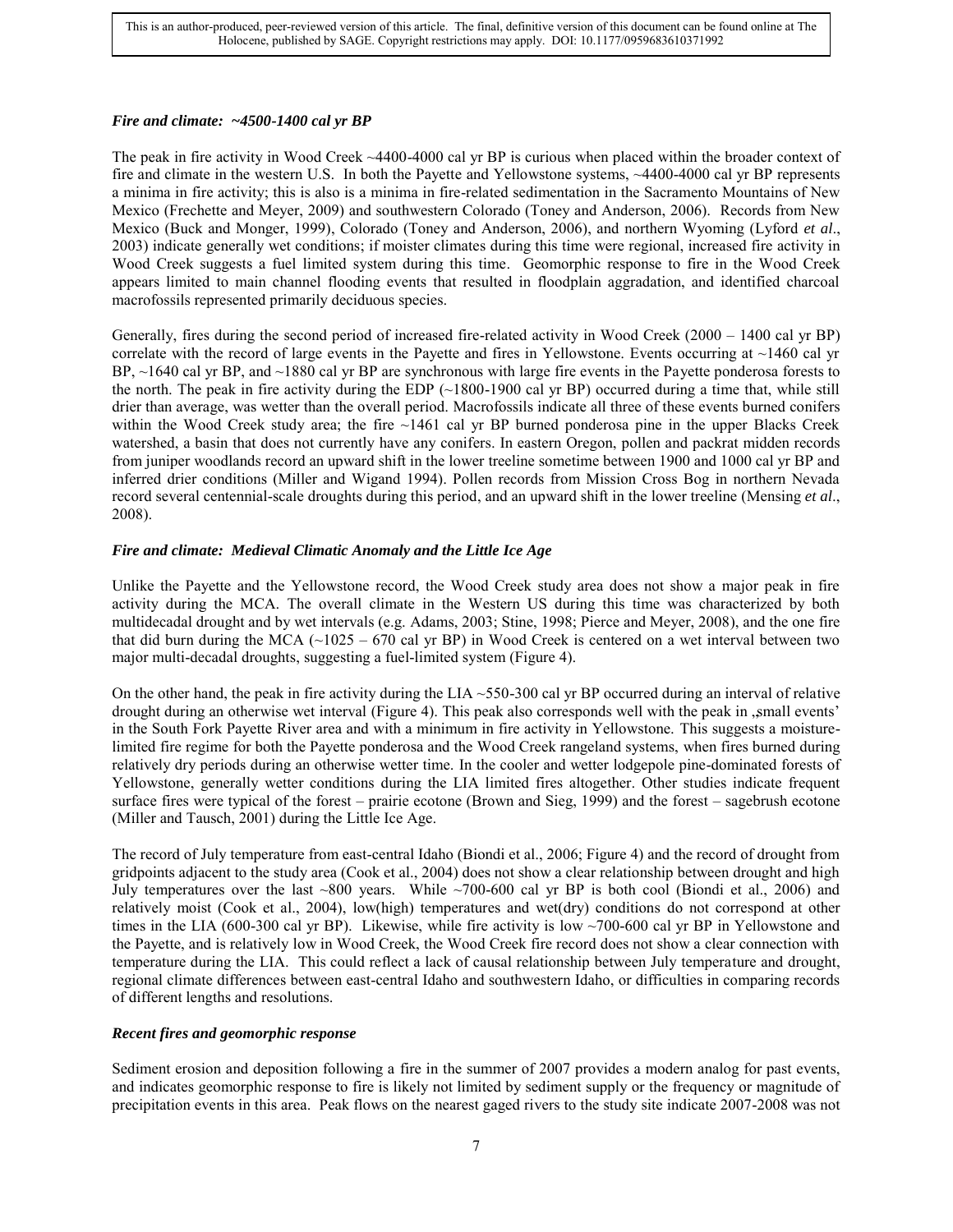an unusually wet year, with recurrence intervals of 5.4 and 2.4 years (United States Geological Survey, 2009). Other studies also show that in recently burned areas, large debris flows and sediment-laden floods can be generated by precipitation events with return frequencies of 1 or 2 years (Cannon *et al*., 2001), either in the form of brief, highintensity convective storms or lower-intensity frontal storms (Cannon, 2001). Several factors may act to increase the effectiveness of such storms, including soil-water repellency (Pierson *et al*., 2001), clogging of soil surfaces with ash, and reductions in surface roughness (Lavee, *et al*., 1995; Pierson *et al*., 2001; Pierson *et al*., 2002). Since abundant sediment is available for transport within the study area, and since storms capable generating geomorphic responses to fire are more common than fires, fires (not storms) are likely the limiting factor in the generation of fire-related sedimentation events. Debris flow and sheetflood deposits which lack in charcoal are not related to fire are found in stratigraphic sequences in the study area; this also suggests storm events are not limiting the depositional record within this area.

#### **Summary and Conclusions**

The Wood Creek study area provides a record of fires and geomorphic response that can be used to better understand late Holocene relationships among fire, climate and vegetation change in rangeland ecosystems. Close correspondence between OSL ages of deposits and <sup>14</sup>C ages of charcoal indicate that ages of fire-related deposits agrees with ages of fires reconstructed from charcoal fragments. This supports modern observations that indicate storms of sufficient magnitude to produce fire-related sedimentation occur soon after fires, and that charcoal preserved in alluvial records is of similar age to the containing deposits. Fire records, combined with charcoal macrofossil identification and independent reconstructions of drought in the Wood Creek study area, indicate the forest-rangeland ecotone boundary has likely changed with changes in Holocene climate. During moister times where lower treeline elevation moved down and vegetation density increased, fires likely occurred during times of drought (moisture limited). During drier times when treeline moved up in elevation and vegetation density decreased, fires likely burned during wetter intervals (fuel limited). This study shows evidence of both fuel limited and moisture limited fire regimes, although fuel-limited conditions appear to have been more common during the last 2,000 years. Perhaps this forest – rangeland ecotone is best described as "fire-prone" though with a slight tendency toward fuel-limited behavior. While identification of charcoal macrofossils in this study provides a snapshot of the presence (although not absence) of vegetation over the late Holocene, further study is needed to establish relationships among climate change, vegetation, and fire response.

The results of this study have important implications for fire regimes within the context of future climate change. Climate-driven shifts in both fire regimes and lower-elevation treeline are evident in this study area over the past several thousand years. Generally cooler temperatures during the LIA contrast with instrumental records showing temperature increases between ~0.5-1.0 °C since the late 1800's (Jones *et al.*, 1999; Jones and Lister, 2002; Briffa and Osborn, 2002), and summer temperatures in the western U.S. are projected to increase with anthropogenicallyinduced future climate change (IPCC, 2007). Preliminary data indicates very little overlap between modern temperature and precipitation distributions in the Wood Creek area and the temperature and precipitation requirements for ponderosa pine and Douglas fir (Thompson et al., 1999). In other words, the conifers that germinated during the Little Ice Age at lower elevations in southwestern Idaho may not grow back following disturbance. In low elevation forests that have burned in the last several decades in the region, observed seedling recruitment is negligible. In a warmer and drier future, low elevation forests and rangelands will likely respond nonlinearly to fire, resulting in both abrupt changes in ecosystem boundaries, and shifts between fuel-limited and moisture-limited fire regimes. Further study of past records of fire and vegetation change is needed to establish relationships among vegetation, fire and climate in this dynamic setting, and to place future change within a longerterm context.

## **Acknowledgements:**

Thanks to Ben McVeigh and Erika Akin for assistance in the laboratory and field, and thanks to Todd Lange, Mitzi DeMartino and Tim Jull for assistance with radiocarbon analysis at the Arizona AMS Laboratory. Thanks also to Mike Pellant at the Bureau of Land Management for helpful discussions and financial support. This work was supported by Boise State University Department of Geosciences, the Bureau of Land Management, and the Geological Society of America.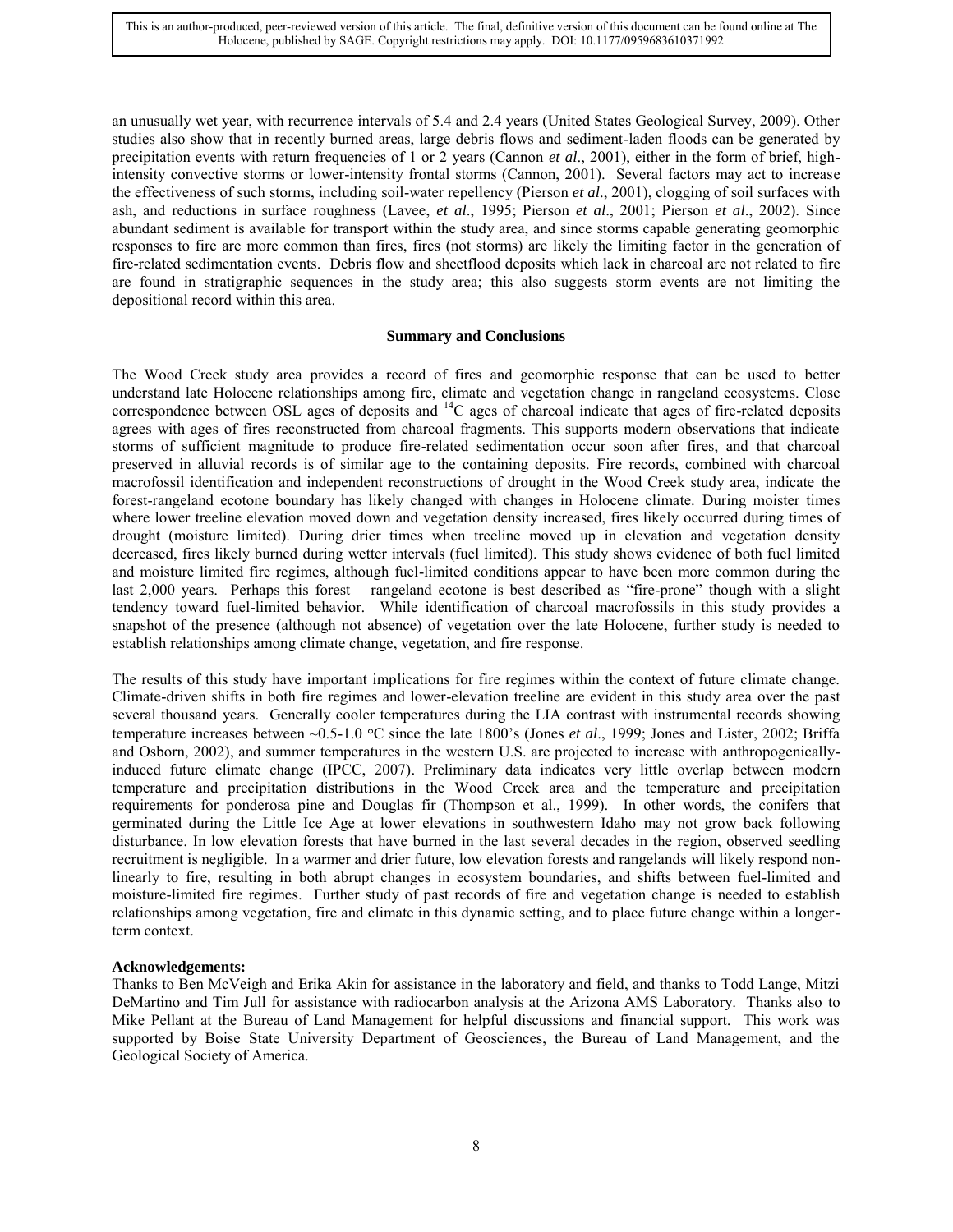#### **References**

- Adams, K. R. and Murray, S. S. 2004: *Identification Criteria for Plant Remains Recovered from Archaeological Sites in the Central Mesa Verde Region*. Available: [http://www.crowcanyon.org/plantID.](http://www.crowcanyon.org/plantID) Accessed: 6 June 2007, 27 June 2008.
- Adams, K., 2003: Age and paleoclimatic significance of late Holocene lakes in the Carson Sink, NV, USA. *Quaternary Research* 60, 294-305.
- Baker W.L. and Shinneman, D.J. 2004: Fire and restoration of piñon–juniper woodlands in the western United States: a review, *Forest Ecology and Management* 189, 1–21.
- Baker, W .L. 2006: Fire and Restoration of Sagebrush Ecosystems. *Wildlife Society Bulletin* 34, 177 185.
- Billings, W. D. 1994: Ecological impacts of cheatgrass and resultant fire on ecosystems in the western Great Basin. In: Monsen, Stephen B.; Kitchen, Stanley G., compilers. Proceedings--ecology and management of annual rangelands; 1992 May 18-22; Boise, ID. Gen. Tech. Rep. INT-GTR-313. Ogden, UT: U.S. Department of Agriculture, Forest Service, Intermountain Research Station: 22-30.
- Biondi, F., Perkins, D. L., Cayan, D. R., and Hughes, M. K. 1999: July temperature during the second millennium reconstructed from Idaho tree rings. *Geophysical Research Letters* 26, 1445 – 1448.
- Biondi, F., Perkins, D. L., Cayan, D. R., and Hughes, M. K. 2006. East-central Idaho July temperature reconstruction. IGBP Pages / World Data Center for Paleoclimatology Data Contribution Series # 2006-039. NOAA/NCDC Paleoclimatology Program, Boulder, Colorado, USA. (Data for Biondi et al., 1999).
- Bradley R.S., Hughes, M.K., Diaz, H.F., 2003: Climate in medieval time. *Science* 302, 404-405.
- Briffa, K.R., Osborn, T.J., 2002: Paleoclimate Blowing hot and cold. *Science* 295, 2227-2228.
- Brooks, M. L., D"Antonio, C. M., Richardson, D. M., Grace, J. B., Keeley, J. E., DiTomaso, J. M., Hobbs, R. J., Pellant, M., and Pyke, D. 2004: Effects of invasive alien plants on fire regimes. *Bioscience* 54, 677 – 688.
- Brown, K. L., Clark, J. S., Grimm, E. C., Donovan, J. J., Mueller, P. G., Hansen, B. C. S., and Stefanova, I. 2005: Fire cycles in North American interior grasslands and their relationship to prairie drought. *Proceedings of the National Academy of Science* 102, 8865 – 8870.
- Brown, P. M. and Sieg, C. H. 1999: Historical variability in fire at the ponderosa pine northern great plains prairie ecotone, southeastern black hills, South Dakota. *Ecoscience* 6, 539 – 547.
- Burkhardt, J. W. and Tisdale, E. W. 1976: Causes of juniper invasion in southwestern Idaho. *Ecology* 57, 472 484.
- Camill, P., Umbanhower, C. E. Jr., Teed, R., Geiss, C. E., Aldinger, J., Dvorak, L., Kenning, J., Limmer, J., and Walkup, K. 2003: Late-glacial and Holocene climatic effects on fire and vegetation dynamics at the prairie – forest ecotone in south central Minnesota. *Journal of Ecology* 91, 822 – 836.
- Cannon, S. H. 2001: Debris-flow generation from recently burned watersheds. *Environmental and Engineering Geoscience*  7, 321 – 341.
- Cannon, S. H., Kirkham, R. M., and Parise, M. 2001: Wildfire-related debris-flow initiation processes, Storm King Mountain, Colorado. *Geomorphology* 39, 171 – 188.
- Carrara, P. E., 1989: Late Quaternary glacial and vegetative history of the Glacier National Park region, Montana. U.S. *Geological Survey Bulletin* 1902, 1-64.
- Chambers, J. C. and Pellant, M. 2008: Climate change impacts on northwestern and intermountain United States rangelands. *Rangelands* 30, 29 – 33.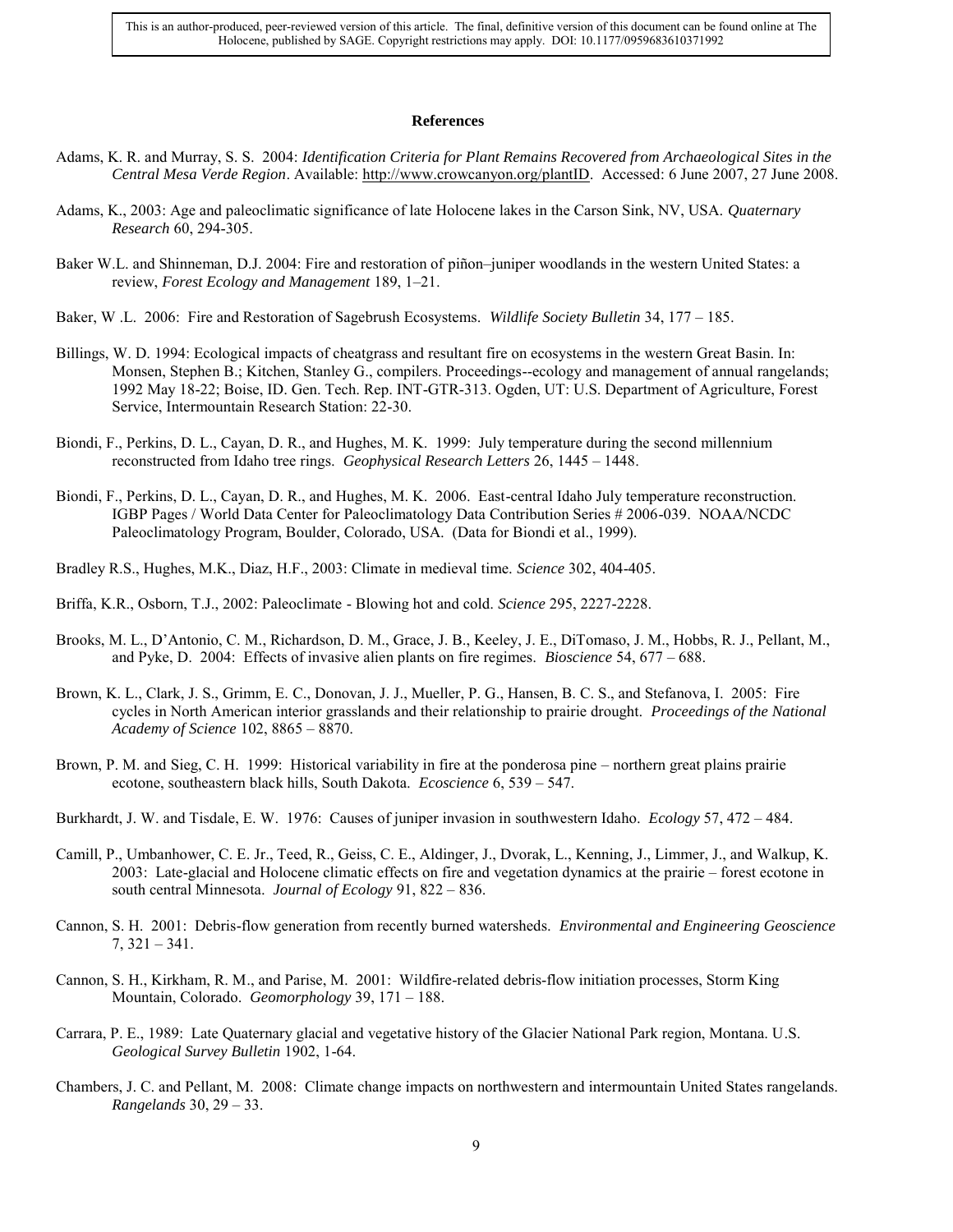- Clark, J. S., Grimm, E. C., Donovan, J. J., Fritz, S. C., Engstrom, D. R., and Almendinger, J. E. 2002: Drought cycles and landscape responses to past aridity on prairies of the Northern Great Plains, USA. *Ecology* 83, 595 – 601.
- Clayton, J.L., 1974: Clay mineralogy of soils in the Idaho batholith. *Geological Society of America Bulletin*, 85, 229-232.
- Conrad, C. E. and Poulton, C. E. 1966: Effect of a wildfire on Idaho fescue and bluebunch wheatgrass. *Journal of Range Management* 19, 138-141.
- Cook, E. R., Meko, D. M., and Stockton, C. W. 1997: A new assessment of possible solar and lunar forcing of the bidecadal drought rhythm in the western United States. *Journal of Climate* 10, 1343-1356.
- Cook, E. R., Meko, D. M., and Stockton, C. W. 1998: U.S. Drought Area Index Reconstruction. International Tree-Ring Data Bank. IGBP PAGES/World Data Center-A for Paleoclimatology Data Contribution Series #98-036. NOAA/NGDC Paleoclimatology Program, Boulder CO, USA.
- Cook, E. R., Woodhouse, C. A., Eakin, C. M., Meko, D. M., and Stahle, D. W. 2004: Long-term aridity changes in the Western United States. *Science* 306, 1015 – 1018.
- Crawford, J. A.; Wahren, C.-H. A.; Kyle, S.; Moir, W. H. 2001: Responses of exotic plant species to fires in Pinus ponderosa forests in northern Arizona. *Journal of Vegetation Science* 12, 261-268.
- Crowley, T.J., 2000: Causes of climate change over the past 1000 years. *Science* 289, 270-277.
- Esper, J., Cook, E.R., and Schweingruber, F.H., 2002: Low-frequency signals in long tree-ring chronologies for reconstructing past temperature variability. *Science* 295, 2250-2253.
- Frechette, J.D. and Meyer, G.A. 2009: Holocene fire-related alluvial-fan deposition and climate in ponderosa pine and mixed-conifer forests, Sacramento Mountains, New Mexico: *The Holocene* 19, 639-651.
- Fule, P. Z., Covington, W. W., and Moore, M. M. 1997: Determining reference conditions for ecosystem management of southwestern ponderosa pine forests. *Ecological Applications* 7, 895 – 908.
- Fule, P. Z., Heinlein, T. A., Covington, W. W., and Moore, M. M. 2003: Assessing fire regimes on Grand Canyon landscapes with fire-scar and fire-record data. *International Journal of Wildland Fire* 12, 129 – 145.
- Grissino-Mayer, H.D. and Swetnam,T.W. 2000: Century scale climate forcing of fire regimes in the American Southwest, *The Holocene* 10, 213-220.
- Grove, J.M., 1988. The Little Ice Age: Methuen, New York.
- Hallett, D. J., Lepofsky, D. S., Mathewes, R. W., and Lertzman, K. P. 2003: 11000 years of fire history and climate in the mountain hemlock rain forests of southwestern British Columbia based on sedimentary charcoal. *Canadian Journal for Research* 33, 292 – 312.
- Heyerdahl, E.K., Brubaker, L.B., and Agee J.K. 2002: Annual and decadal climate forcing of historical fire regimes in the interior Pacific Northwest, USA. *The Holocene* 12, 597-604.
- IPCC, 2007: Climate Change 2007: The Physical Science Basis. Contribution of Working Group I to the Fourth Assessment Report of the Intergovernmental Panel on Climate Change [Solomon, S., D. Qin, M. Manning, Z. Chen, M. Marquis, K.B. Averyt, M.Tignor and H.L. Miller (eds.)]. Cambridge University Press, Cambridge, United Kingdom and New York, NY, USA.

Jones, P.D., Lister, D.H., 2002: The daily temperature record for St. Petersburg (1743-1996). *Climatic Change* 53, 253-267.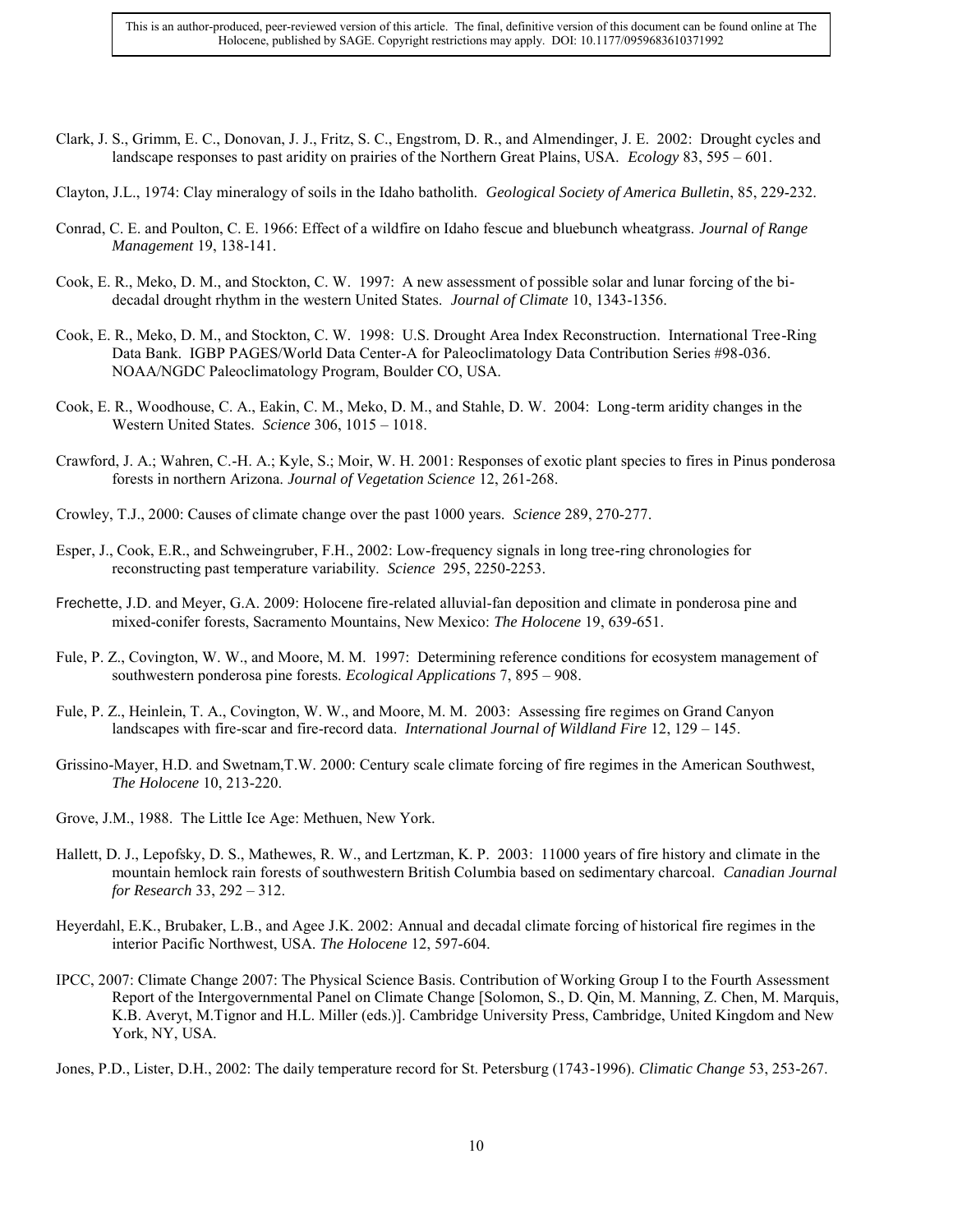- Jones, P.D., New, M., Parker, D.E., Martin, S., Rigor, I.G., 1999: Surface air temperature and its changes over the past 150 years. *Reviews of Geophysics* 37, 173-199.
- Kipfmueller, K. F. and Baker, W. L. 2000: A fire history of a subalpine forest in south-eastern Wyoming, USA. *Journal of Biogeography* 27 (1), 71 – 85.
- Kitzberger T, Brown P.M., Heyerdahl, E.K., Swetnam, T.W., and Veblen, T.T. 2007: Contingent Pacific–Atlantic Ocean influence on multicentury wildfire synchrony over western North America. *Proceedings of the National Academy of Science* USA 104,543–48.
- Knick, S. T., Holmes, A. L., and Miller, R. F. 2005: The role of fire in structuring sagebrush habitats and bird communities. *Studies in Avian Biology* 30, 63 – 75.
- Lavee, H., Kutiel, P., Segev, M., and Benyamini, Y. 1995: Effect of surface roughness on runoff and erosion in a Mediterranean ecosystem: the role of fire. *Geomorphology* 11, 227 – 234.
- Lewis, S. A., Wu, J. Q., and Robichaud, P. R. 2006: Assessing burn severity and comparing soil water repellency, Hayman Fire, Colorado. *Hydrological Processes* 20, 1– 16.
- Luckman, B.H., 2000: The Little Ice Age in the Canadian Rockies. *Geomorphology* 32, 357-394.
- Lyford, M. E., Jackson, S. T., Betancourt, J. J., and Gray, S. T. 2003: Influence of landscape structure and climate variability on a late Holocene plant migration. *Ecological Monographs* 73, 567 – 583.
- Margolis, E.Q., Swetnam, T.W., and Allen, C.D. 2007: A stand-replacing fire history in upper montane forests of the southern Rocky Mountains. *Canadian Journal of Forest Research* 37, 2227-2241.
- Mensing, S., Livingston, S., and Barker, P. 2006: Long-term fire history in great basin sagebrush reconstructed from macroscopic charcoal in spring sediments, Newark Valley, Nevada. *Western North American Naturalist* 66 (1), 64 – 77.
- Mensing, S., Smith, J., Norman, K. B., and Allan, M. 2008: Extended drought in the great basin of western North America in the last two millennia reconstructed from pollen records. *Quaternary International* 188, 79 – 89.
- Meyer, G.A., and Pierce, J.L., 2003: Climatic controls on fire-induced sediment pulses in Yellowstone National Park and Central Idaho: a long-term perspective. *Forest Ecology and Management* 178, 89-104.
- Meyer, G. A., Pierce, J. L., Wood, S. H., and Jull, A. J. T. 2001: Fire, storms, and erosional events in the Idaho batholith. *Hydrological Processes* 15, 3025 – 3038.
- Meyer, G. A., Wells, S. G., and Jull, A. J. T. 1995: Fire and alluvial chronology in Yellowstone National Park: Climatic and intrinsic controls on Holocene geomorphic processes. *Geological Society of America Bulletin* 107, 1211 – 1230.
- Meyer, G.A., Wells, S.G., Balling, R.C., Jr., and Jull, A.J.T., 1992: Response of alluvial systems to fire and climate change in Yellowstone National Park. *Nature* 357, 147-150.
- Miller, R. F. and Rose, J. A. 1999: Fire history and juniper encroachment in sagebrush steppe. *Journal of Range Management* 52, 550 – 559.
- Miller, R. F. and Tausch, R. J. 2001: The role of fire in juniper and pinyon woodlands: a descriptive analysis. Pages  $15 30$ *in* K.E.M. Galley and T.P. Wilson (eds.). Proceedings of the Invasive Species Workshop: The Role of Fire in the Control and Spread of Invasive Species. Fire Conference 2000: the First National Congress on Fire Ecology, Prevention, and Management. Miscellaneous Publication No. 11, Tall Timbers Research Station, Tallahassee, FL.

Miller, R. F. and Wigand, P. E. 1994: Holocene changes in semiarid pinyon-juniper woodlands. *Bioscience* 44, 465 – 474.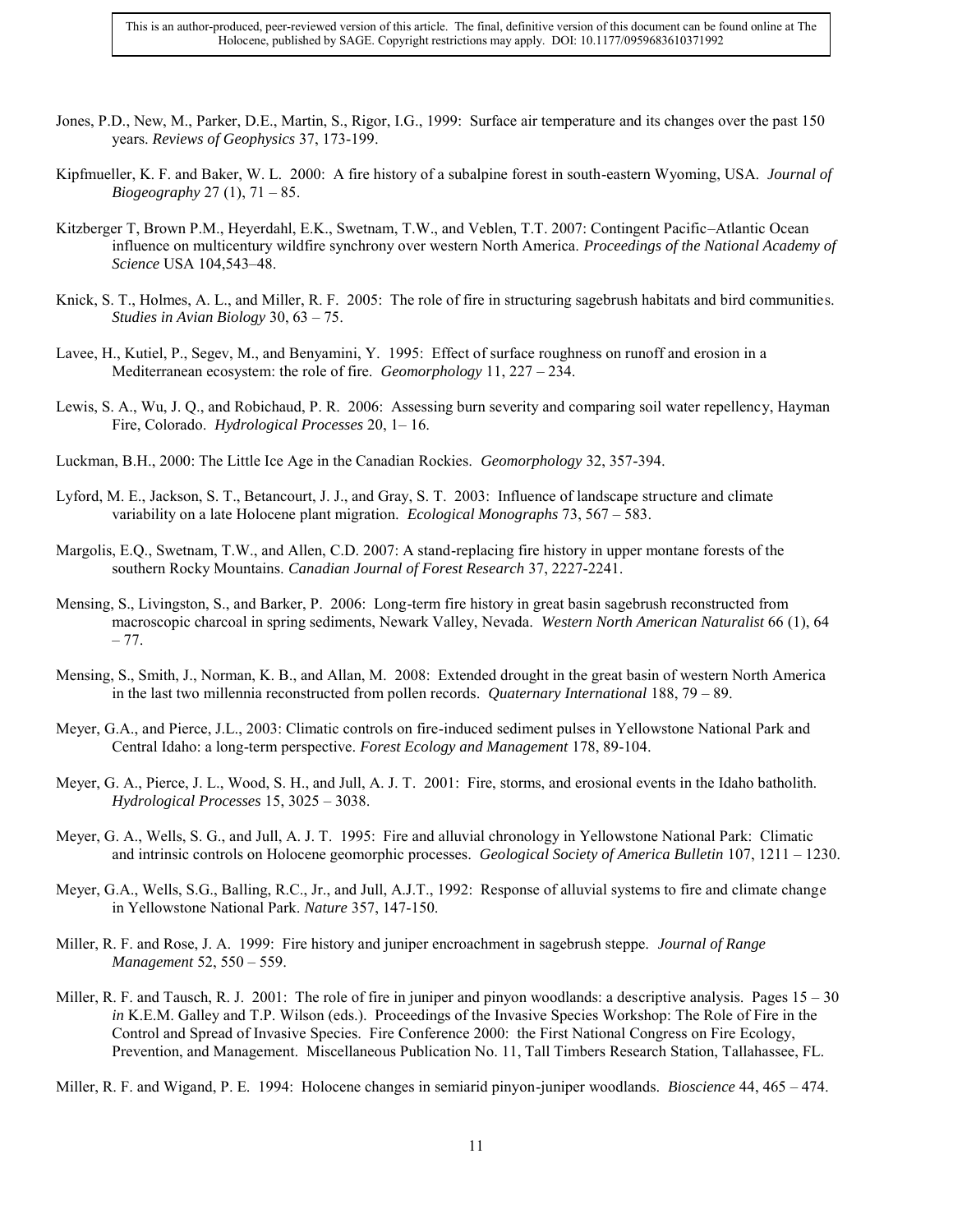- Miller, R., Baisan, C., Rose, J., and Pacioretty, D. 2001: Pre- and post-settlement fire regimes in mountain big sagebrush steppe and aspen: the northwestern great basin. Final report 2001 to the National Interagency Fire Center.
- Millspaugh, S. H., Whitlock, C., and Bartlein, P. J. 2000: Variations in fire frequency and climate over the past 17000 yr in central Yellowstone National Park. *Geology* 28, 211 – 214.
- Morgan P, Heyerdahl EK, Gibson CE. 2008: Multi-season climate synchronized forest fires throughout the 20th century, Northern Rockies, USA. *Ecology* 89, 717–28.
- Morris, L. R. Westa, N. E. Bakera, F. A. Van Miegroeta H. and Ryela R. J. 2009: Developing an approach for using the soil phytolith record to infer vegetation and disturbance regime changes over the past 200 years *Quaternary International* 193, 90-98.
- Murray, A. S. and Wintle, A. G. 2000: Luminescence dating of quartz using an improved single aliquot regenerative-dose protocol. *Radiation Measurements* 32, 57-73.
- Murray, A. S. and Wintle, A. G. 2003: The single aliquot regenerative dose protocol: potential for improvements in reliability. *Radiation Measurements* 37, 377-381.
- Nelson, N.A., 2009: Holocene fire and climate in rangeland ecosystems of Southwestern Idaho, Masters Thesis, Boise State University.
- Pierce, J. L. and Meyer, G. A. 2008: Long-term fire history from alluvial fan sediments: the role of drought and climate variability, and implications for management of Rocky Mountain forests. *International Journal of Wildland Fire*  $17, 85 - 95.$
- Pierce, J. L., Meyer, G. A., and Jull, A. J. T. 2004: Fire-induced erosion and millennial-scale climate change in northern ponderosa pine forests. *Nature* 432, 87 – 90.
- Pierson, F. B., Carlson, D. H., and Spaeth, K. E. 2002: Impacts of wildfire on soil hydrological properties of steep sagebrush-steppe rangeland. *International Journal of Wildland Fire* 11, 145 – 151.
- Pierson, F. B., Robichaud, P. R., and Spaeth, K. E. 2001: Spatial and temporal effects of wildfire on the hydrology of a steep rangeland watershed. *Hydrological Processes* 15, 2905-2916.
- Reimer, P. J., Baillie, M. G. L., Bard, E., Bayliss, A., Beck, J. W., Bertrand, C. J. H., Blackwell, P. G., Buck, C. E., Burr, G. S., Cutler, K. B., Damon, P. E., Edwards, R. L., Fairbanks, R. G., Friedrich, M., Guilderson, T. P., Hogg, A. G., Hughen, K. A., Kromer, B., McCormac, F. G., Manning, S. W., Ramsey, C. B., Reimer, R. W., Remmele, S., Southon, J. R., Stuiver, M., Talamo, S., Taylor, F. W., van der Plicht, J., and Weyhenmeyer, C. E. 2004: IntCal04 terrestrial radiocarbon age calibration, 26 - 0 ka BP. *Radiocarbon* 46, 1029-1058.
- Robichaud, P. R., Beyers, J. L., and Neary, D. G. 2000: Evaluating the effectiveness of postfire rehabilitation treatments. General Technical Report RMRS-GTR-63. U.S. Department of Agriculture, Forest Service, Rocky Mountain Research Station.
- Rollins, M. G., Swetnam, T. W. and Morgan P. 2001: Evaluating a century of fire patterns in two Rocky Mountain wilderness areas using digital fire atlases. *Canadian Journal of Forest Research* 31, 2107-2123.
- Romme, W. H. 1982: Fire and landscape diversity in subalpine forests of Yellowstone National Park. *Ecological Monographs* 52, 199 – 221.
- Schoennagel, T., Veblen, T. T., and Romme, W. H. 2004: The interaction of fire, fuels, and climate across Rocky Mountain forests. *Bioscience* 54, 661 – 676.
- Sherriff, R. L. and Veblen, T. T. 2007: A spatially-explicit reconstruction of historical fire occurrence in the ponderosa pine zone of the Colorado Front Range. *Ecosystems* 10, 311 – 323.